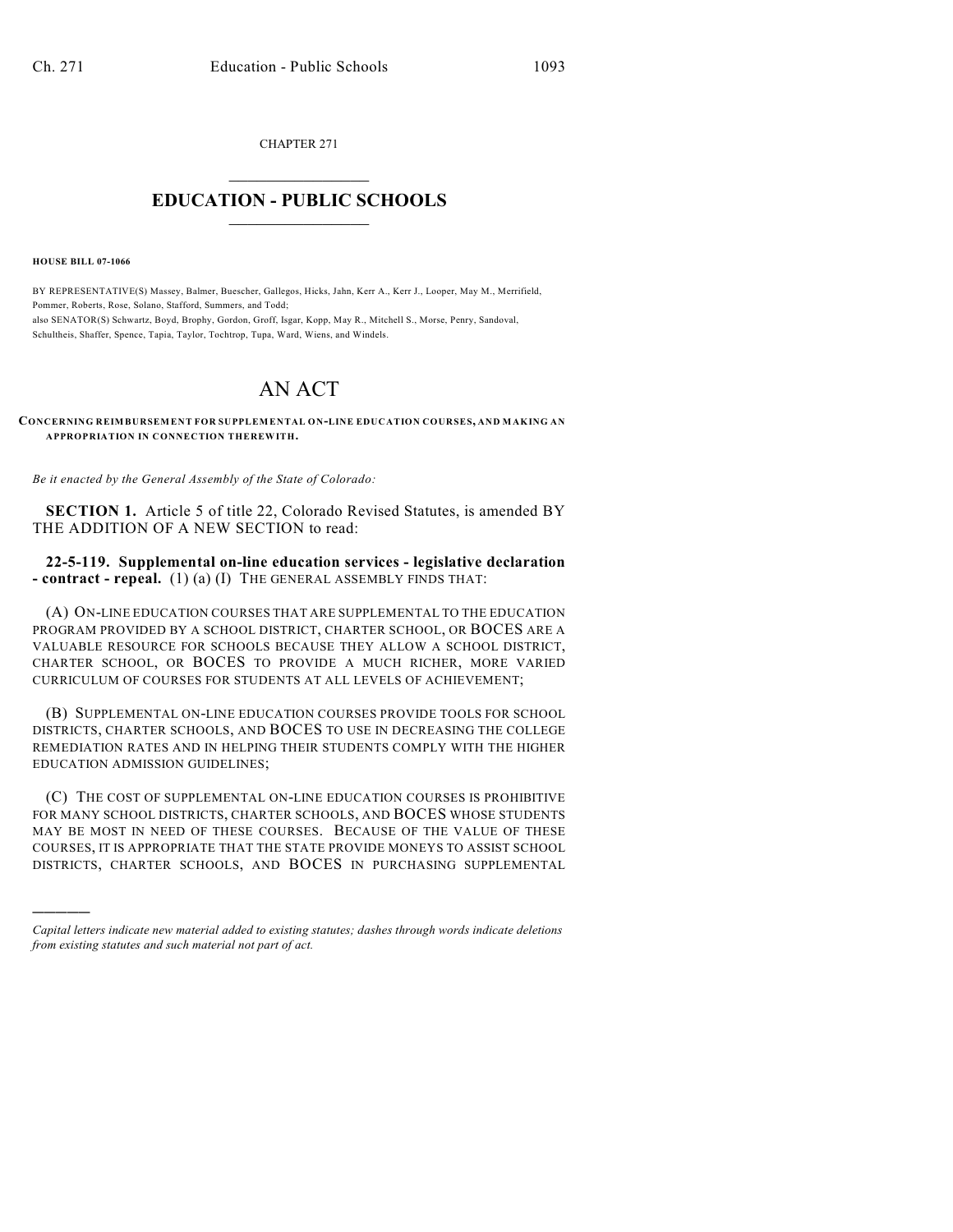ON-LINE EDUCATION COURSES.

(II) IT IS THEREFORE IN THE BEST INTERESTS OF THE STATE TO ENSURE THE AVAILABILITY OF AFFORDABLE SUPPLEMENTAL ON-LINE EDUCATION COURSES FOR SCHOOL DISTRICTS, CHARTER SCHOOLS, AND BOCES BY SUBSIDIZING THE PROVISION OF SUPPLEMENTAL ON-LINE EDUCATION COURSES.

(III) DUE TO ITS EXPERIENCE IN ASSISTING SCHOOL DISTRICTS IN OBTAINING SUPPLEMENTAL ON-LINE COURSES, IT IS FURTHER IN THE BEST INTERESTS OF THE STATE TO DESIGNATE THE MOUNTAIN BOCES TO CONTRACT WITH A PROVIDER OF SUPPLEMENTAL ON-LINE EDUCATION COURSES AS A MECHANISM FOR REIMBURSEMENT OF THE COST OF PROVIDING THE COURSES TO SCHOOL DISTRICTS, CHARTER SCHOOLS, AND BOCES AND TO REDUCE THE COST OF THE COURSES.

(b) IT IS FURTHER THE INTENT OF THE GENERAL ASSEMBLY THAT THE AMOUNT NECESSARY TO REDUCE THE COST TO SCHOOL DISTRICTS, CHARTER SCHOOLS, AND BOCES OF PURCHASING SUPPLEMENTAL ON-LINE EDUCATION COURSES BE APPROPRIATED ANNUALLY FROM FEDERAL MINERAL LEASING REVENUES TRANSFERRED TO THE STATE PUBLIC SCHOOL FUND PURSUANT TO SECTION 34-63-102, C.R.S., AND SECTION 22-54-114 (1).

(2) AS USED IN THIS SECTION, UNLESS THE CONTEXT OTHERWISE REQUIRES:

(a) "BOCES" MEANS A BOARD OF COOPERATIVE SERVICES CREATED PURSUANT TO THIS ARTICLE.

(b) "CHARTER SCHOOL" MEANS A DISTRICT CHARTER SCHOOL AUTHORIZED PURSUANT TO PART 1 OF ARTICLE 30.5 OF THIS TITLE OR AN INSTITUTE CHARTER SCHOOL AUTHORIZED PURSUANT TO PART 5 OF ARTICLE 30.5 OF THIS TITLE.

(c) "DEPARTMENT" MEANS THE DEPARTMENT OF EDUCATION CREATED AND EXISTING PURSUANT TO SECTION 24-1-115, C.R.S.

(d) "PROVIDER" MEANS AN ENTITY THAT SELLS SUPPLEMENTAL ON-LINE EDUCATION COURSES THAT ARE TAUGHT BY EMPLOYEES OF THE PROVIDER WHO ARE TEACHERS LICENSED IN COLORADO PURSUANT TO ARTICLE 60.5 OF THIS TITLE.

(e) "SUPPLEMENTAL ON-LINE EDUCATION COURSE" MEANS AN EDUCATION COURSE THAT IS:

(I) TAUGHT BY A TEACHER WHO IS LICENSED PURSUANT TO ARTICLE 60.5 OF THIS TITLE;

(II) DELIVERED VIA AN INTERNET FORMAT TO ONE OR MORE STUDENTS AT A LOCATION THAT IS REMOTE FROM THE DELIVERY POINT; AND

(III) PURCHASED BY A SCHOOL DISTRICT, CHARTER SCHOOL, OR BOCES FROM A PROVIDER TO AUGMENT THE EDUCATION PROGRAM PROVIDED BY THE SCHOOL DISTRICT, CHARTER SCHOOL, OR BOCES.

(3) ON OR BEFORE AUGUST 1, 2007, AND ON OR BEFORE AUGUST 1 OF EACH YEAR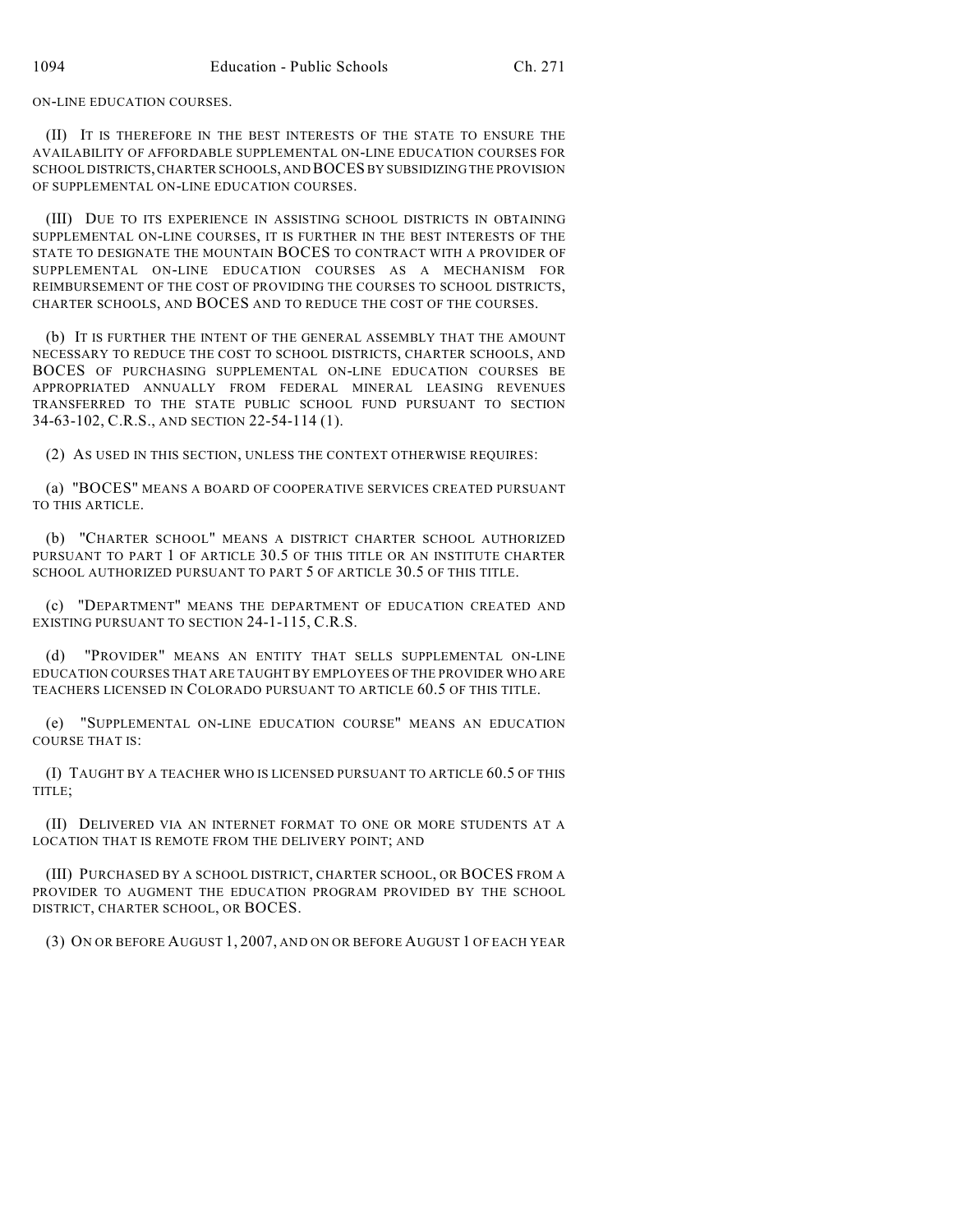THEREAFTER, THE MOUNTAIN BOCES, SUBJECT TO AVAILABLE APPROPRIATIONS, SHALL CONTRACT WITH A PROVIDER ON AN ANNUAL BASIS TO PROVIDE SUPPLEMENTAL ON-LINE EDUCATION COURSES TO SCHOOL DISTRICTS, CHARTER SCHOOLS, AND BOCES THAT CHOOSE TO PURCHASE THE COURSES. AT A MINIMUM, THE CONTRACT SHALL PROVIDE THAT:

(a) SUPPLEMENTAL ON-LINE EDUCATION COURSES SHALL BE PROVIDED TO A PURCHASING SCHOOL DISTRICT, CHARTER SCHOOL, OR BOCES AT A COST OF NO MORE THAN TWO HUNDRED DOLLARS PER STUDENT PER SEMESTER COURSE; AND

(b) THE COST PER STUDENT PER SEMESTER COURSE CHARGED TO THE SCHOOL DISTRICT, CHARTER SCHOOL, OR BOCES SHALL NOT INCREASE REGARDLESS OF THE NUMBER OF STUDENTS ENROLLED OR THE NUMBER OF COURSES PROVIDED.

(4) THE GENERAL ASSEMBLY SHALL ANNUALLY APPROPRIATE TO THE DEPARTMENT OF EDUCATION FOR ALLOCATION TO THE MOUNTAIN BOCES MONEYS SUFFICIENT TO ADMINISTER AND FUND THE CONTRACT WITH THE PROVIDER ENTERED INTO PURSUANT TO THIS SECTION. THE MOUNTAIN BOCES MAY EXPEND NOT MORE THAN TWO PERCENT OF THE CONTRACT AMOUNT IN ADMINISTERING THE CONTRACT.

(5) ON OR BEFORE MARCH 15, 2008, AND ON OR BEFORE MARCH 15 EACH YEAR THEREAFTER, THE MOUNTAIN BOCES SHALL SUBMIT TO THE EDUCATION COMMITTEES OF THE HOUSE OF REPRESENTATIVES AND THE SENATE, OR ANY SUCCESSOR COMMITTEES, THE JOINT BUDGET COMMITTEE OF THE GENERAL ASSEMBLY, AND THE DEPARTMENT A REPORT SUMMARIZING THE PROVISION OF SUPPLEMENTAL ON-LINE COURSES PURSUANT TO THIS SECTION. AT A MINIMUM, THE REPORT SHALL INCLUDE:

(a) THE NUMBER OF REGISTRANTS IN SUPPLEMENTAL ON-LINE COURSES, DISAGGREGATED BY THE SCHOOL DISTRICT, CHARTER SCHOOL, OR BOCES THAT REGISTERED THE STUDENTS;

(b) THE SUPPLEMENTAL ON-LINE COURSE TITLES OFFERED AND THE NUMBER OF REGISTRANTS PER COURSE;

(c) COMPLETION STATISTICS FOR EACH SUPPLEMENTAL ON-LINE COURSE, DISAGGREGATED BY SEMESTER;

(d) THE NUMBER OF SUPPLEMENTAL ON-LINE COURSES TAKEN FOR BOTH HIGH SCHOOL AND POSTSECONDARY CREDIT, DISAGGREGATED BY POST-SECONDARY INSTITUTION AND SCHOOL DISTRICT;

(e) A LIST OF THE SUPPLEMENTAL ON-LINE COURSES DEVELOPED OR REVISED BY THE CONTRACT PROVIDER;

(f) THE STRATEGIES USED SUCCESSFULLY TO FACILITATE STUDENT SUCCESS IN SUPPLEMENTAL ON-LINE COURSE WORK;

(g) AN ANALYSIS OF THE REASONS SCHOOL DISTRICTS, CHARTER SCHOOLS, AND BOCES USE SUPPLEMENTAL ON-LINE COURSES;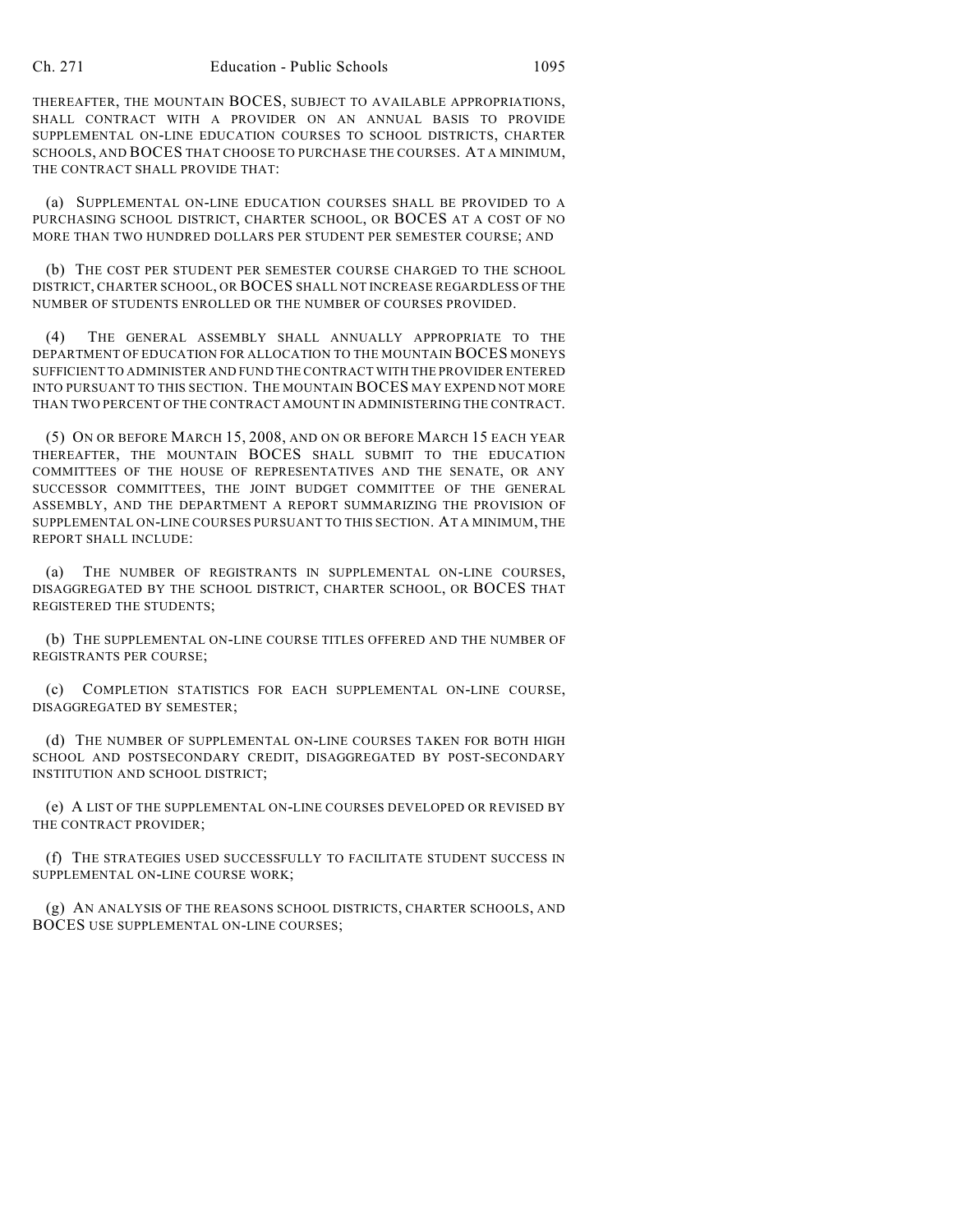(h) A DESCRIPTION OF ANY UNIQUE USES OF SUPPLEMENTAL ON-LINE COURSES BY SCHOOL DISTRICTS, CHARTER SCHOOLS, AND BOCES;

(i) A DESCRIPTION OF ANY BARRIERS ENCOUNTERED BY SCHOOL DISTRICTS, CHARTER SCHOOLS, OR BOCES IN USING SUPPLEMENTAL ON-LINE COURSES;

(j) A REPRESENTATIVE SAMPLING OF STUDENT AND ADMINISTRATOR COMMENTS REGARDING PARTICIPATION IN SUPPLEMENTAL ON-LINE COURSES;

(k) TREND DATA RELATED TO THE SUPPLEMENTAL ON-LINE LEARNING ENVIRONMENT; AND

(l) AN ACCOUNTING OF THE EXPENDITURE OF THE FUNDS ALLOCATED TO THE MOUNTAIN BOCES PURSUANT TO THIS SECTION, WHICH SHALL INCLUDE AN ACCOUNTING BY THE MOUNTAIN BOCES AND BY THE CONTRACT PROVIDER.

(6) THIS SECTION IS REPEALED, EFFECTIVE JULY 1, 2010.

**SECTION 2.** Part 1 of article 2 of title 22, Colorado Revised Statutes, is amended BY THE ADDITION OF A NEW SECTION to read:

**22-2-130. Supplemental on-line education grant program - creation eligibility - award - fund - repeal.** (1) THE GENERAL ASSEMBLY FINDS THAT:

(a) ON-LINE EDUCATION COURSES THAT ARE SUPPLEMENTAL TO THE EDUCATION PROGRAM PROVIDED BY A SCHOOL DISTRICT, CHARTER SCHOOL, OR BOCES ARE A VALUABLE RESOURCE FOR SCHOOLS BECAUSE THEY ALLOW A SCHOOL DISTRICT, CHARTER SCHOOL, OR BOCES TO PROVIDE A MUCH RICHER, MORE VARIED CURRICULUM OF COURSES FOR STUDENTS AT ALL LEVELS OF ACHIEVEMENT. FURTHER, ENROLLMENT IN SUCH COURSES DECREASES THE NEED FOR COLLEGE REMEDIATION AND HELPS PREPARE STUDENTS TO MEET HIGHER EDUCATION ADMISSION GUIDELINES.

(b) ALTHOUGH SMALL OR RURAL SCHOOL DISTRICTS, CHARTER SCHOOLS, AND BOCES MAY HAVE THE GREATEST NEED FOR SUPPLEMENTAL ON-LINE EDUCATION, THESE SCHOOL DISTRICTS, CHARTER SCHOOLS, AND BOCES MAY FACE FINANCIAL OR TECHNICAL BARRIERS WHEN ATTEMPTING TO PROVIDE SUPPLEMENTAL ON-LINE EDUCATION COURSES TO THEIR STUDENTS. OFTEN THESE BARRIERS ARE CONQUERABLE, BUT OUT OF REACH FOR THESE SCHOOL DISTRICTS, CHARTER SCHOOLS, AND BOCES.

(c) IT IS THEREFORE IN THE BEST INTERESTS OF THE STATE TO HELP SMALL OR RURAL SCHOOL DISTRICTS, CHARTER SCHOOLS, AND BOCES PROVIDE SUPPLEMENTAL ON-LINE EDUCATION COURSES TO THEIR STUDENTS BY ALLOWING THESE SCHOOL DISTRICTS, CHARTER SCHOOLS, AND BOCES TO APPLY FOR A GRANT TO HELP THEM OVERCOME THEIR FINANCIAL AND TECHNICAL BARRIERS.

(2) AS USED IN THIS SECTION, UNLESS THE CONTEXT OTHERWISE REQUIRES:

(a) "BOCES" MEANS A BOARD OF COOPERATIVE SERVICES CREATED PURSUANT TO ARTICLE 5 OF THIS TITLE, ALL MEMBER SCHOOL DISTRICTS OF WHICH ARE ELIGIBLE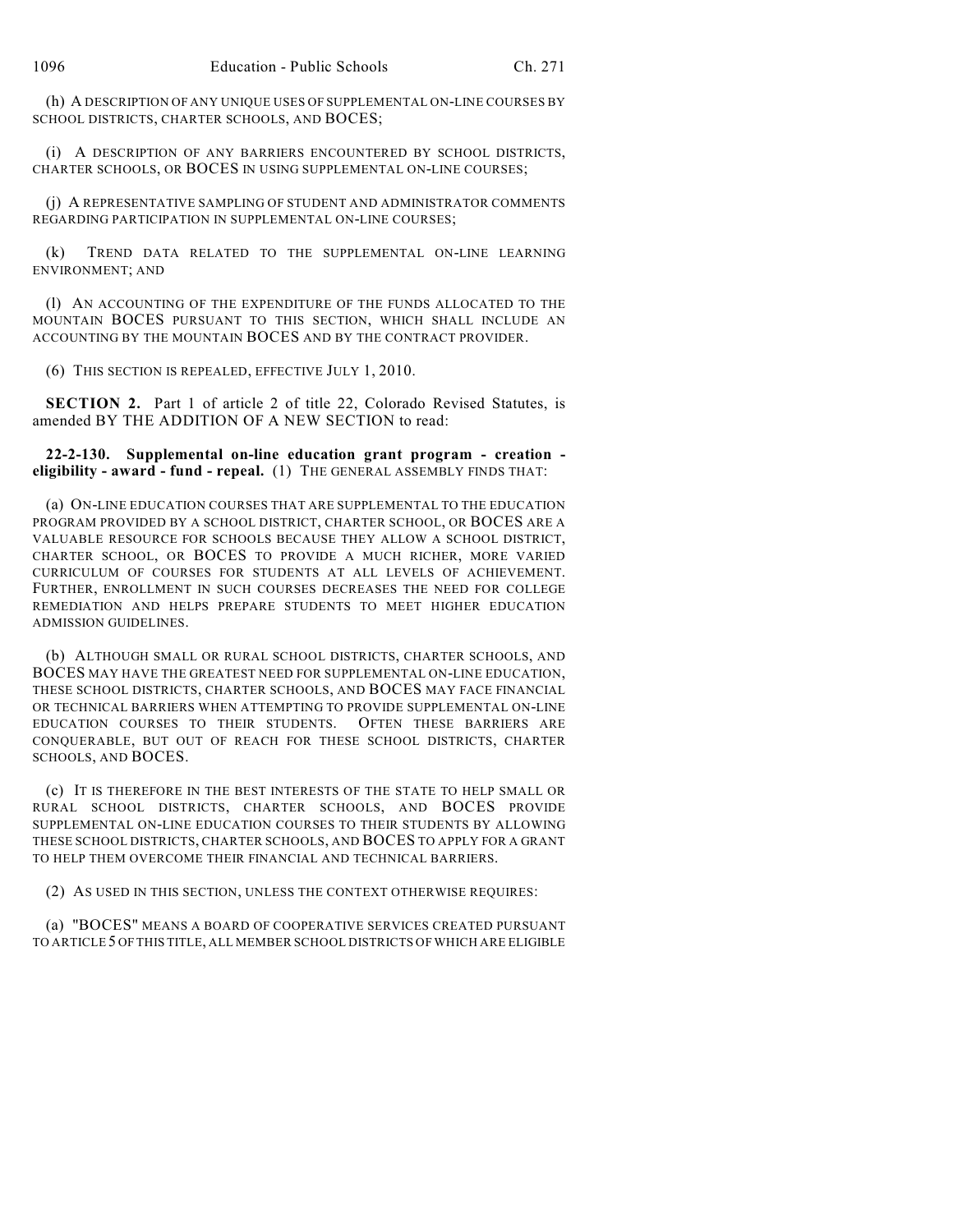SCHOOL DISTRICTS.

(b) "ELIGIBLE CHARTER SCHOOL" MEANS:

(I) A CHARTER SCHOOL THAT IS AUTHORIZED BY AN ELIGIBLE SCHOOL DISTRICT PURSUANT TO PART 1 OF ARTICLE 30.5 OF THIS TITLE AND THAT DOES NOT OPERATE AN ON-LINE PROGRAM; OR

(II) AN INSTITUTE CHARTER SCHOOL THAT IS AUTHORIZED PURSUANT TO PART 5 OF ARTICLE 30.5 OF THIS TITLE, THAT ENROLLS FEWER THAN THREE THOUSAND STUDENTS, AS DETERMINED BY THE INSTITUTE CHARTER SCHOOL'S PUPIL ENROLLMENT CERTIFIED BY THE STATE CHARTER SCHOOL INSTITUTE ON BEHALF OF THE INSTITUTE CHARTER SCHOOL TO THE STATE BOARD PURSUANT TO SECTION 22-30.5-513 (3) (a), AND THAT DOES NOT OPERATE AN ON-LINE PROGRAM.

(c) "ELIGIBLE SCHOOL DISTRICT" MEANS A SCHOOL DISTRICT THAT DOES NOT EXPORT AN ON-LINE PROGRAM TO STUDENTS RECEIVING THE PROGRAM AT A LOCATION OUTSIDE OF THE SCHOOL DISTRICT'S GEOGRAPHIC BOUNDARIES AND THAT ENROLLS FEWER THAN THREE THOUSAND STUDENTS, AS DETERMINED BY THE SCHOOL DISTRICT'S PUPIL ENROLLMENT CERTIFIED TO THE STATE BOARD PURSUANT TO SECTION 22-54-112.

(d) "GRANT PROGRAM" MEANS THE SUPPLEMENTAL ON-LINE EDUCATION GRANT PROGRAM CREATED IN SUBSECTION (3) OF THIS SECTION.

(e) "PROVIDER" MEANS AN ENTITY THAT SELLS SUPPLEMENTAL ON-LINE EDUCATION COURSES THAT ARE TAUGHT BY EMPLOYEES OF THE PROVIDER WHO ARE TEACHERS LICENSED IN COLORADO PURSUANT TO ARTICLE 60.5 OF THIS TITLE.

(f) "SUPPLEMENTAL ON-LINE EDUCATION COURSE" MEANS AN EDUCATION COURSE THAT IS:

(I) TAUGHT BY A TEACHER WHO IS LICENSED PURSUANT TO ARTICLE 60.5 OF THIS TITLE;

(II) DELIVERED VIA AN INTERNET FORMAT TO ONE OR MORE STUDENTS AT A LOCATION THAT IS REMOTE FROM THE DELIVERY POINT; AND

(III) PURCHASED BY AN ELIGIBLE SCHOOL DISTRICT, ELIGIBLE CHARTER SCHOOL, OR BOCES FROM A PROVIDER TO AUGMENT THE EDUCATION PROGRAM PROVIDED BY THE ELIGIBLE SCHOOL DISTRICT, ELIGIBLE CHARTER SCHOOL, OR BOCES.

(3) THERE IS HEREBY CREATED THE SUPPLEMENTAL ON-LINE EDUCATION GRANT PROGRAM TO ASSIST AN ELIGIBLE SCHOOL DISTRICT, ELIGIBLE CHARTER SCHOOL, OR BOCES IN PROVIDING SUPPLEMENTAL ON-LINE EDUCATION COURSES TO STUDENTS. SUBJECT TO AVAILABLE APPROPRIATIONS, THE STATE BOARD SHALL AWARD GRANTS PURSUANT TO THIS SECTION TO ASSIST ELIGIBLE SCHOOL DISTRICTS, ELIGIBLE CHARTER SCHOOLS, AND BOCES IN REMOVING FINANCIAL AND TECHNICAL BARRIERS TO PROVIDING SUPPLEMENTAL ON-LINE EDUCATION COURSES. GRANTS AWARDED PURSUANT TO THIS SECTION SHALL BE USED FOR ONE OR MORE OF THE FOLLOWING PURPOSES: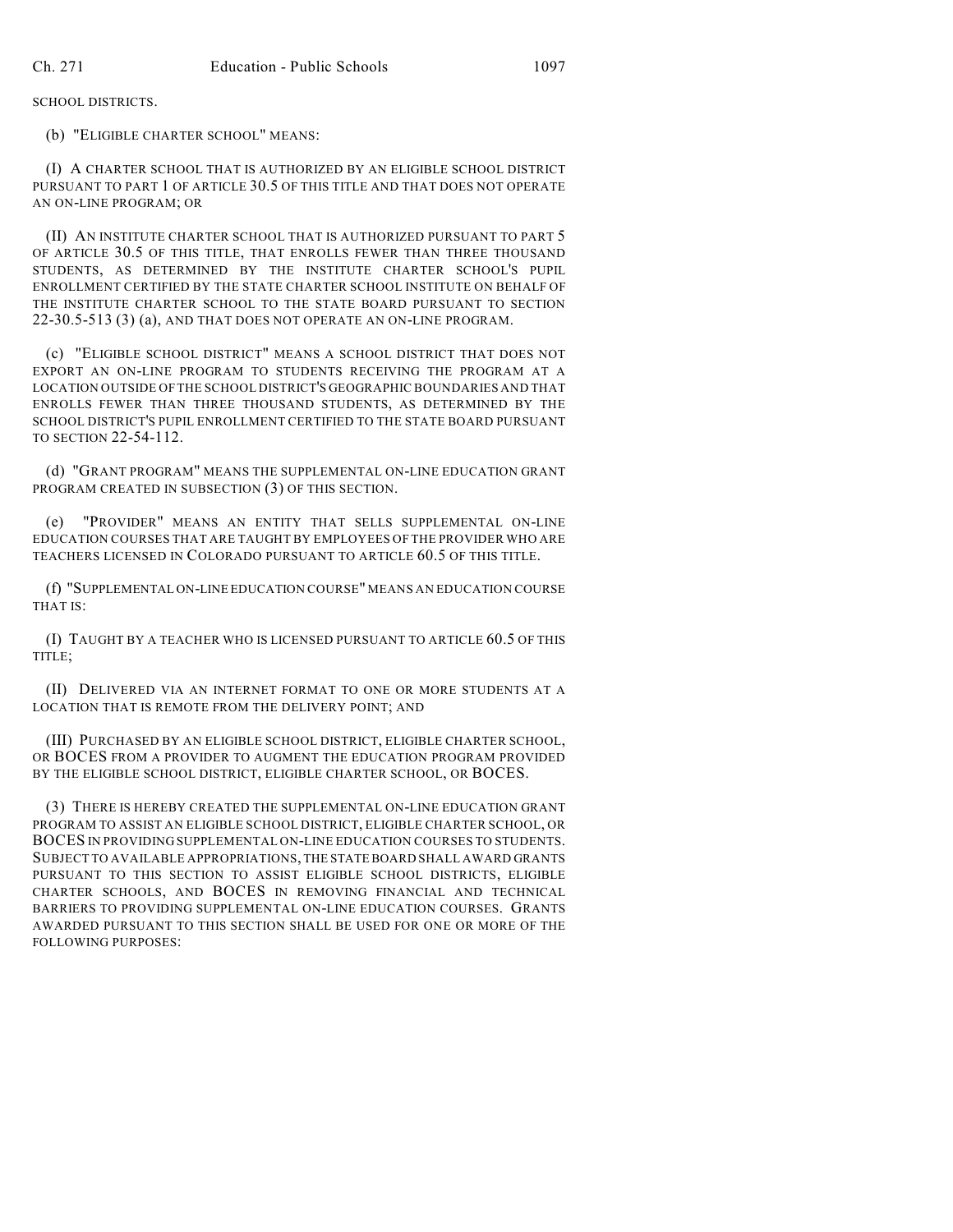(a) AS ADDITIONAL REIMBURSEMENT FOR THE COST OF PURCHASING SUPPLEMENTAL ON-LINE EDUCATION COURSES; OR

(b) TO INCREASE THE ELIGIBLE SCHOOL DISTRICT'S, ELIGIBLE CHARTER SCHOOL'S, OR BOCES'S ABILITY TO ACCESS SUPPLEMENTAL ON-LINE EDUCATION COURSES BY:

(I) PROVIDING TECHNICAL EQUIPMENT OR HIRING TECHNICAL SPECIALISTS TO AUDIT AND CONFIGURE COMPUTER NETWORKS;

(II) PROVIDING STAFF DEVELOPMENT AND TRAINING FOR ONSITE PERSONNEL; OR

(III) PROVIDING FINANCIAL ASSISTANCE TO HELP HIRE SITE COORDINATORS OR OTHER PERSONNEL NEEDED TO FACILITATE ON-LINE ACCESS.

(4) AN ELIGIBLE SCHOOL DISTRICT, ELIGIBLE CHARTER SCHOOL, OR BOCES MAY APPLY TO THE DEPARTMENT, IN ACCORDANCE WITH THE PROCEDURES AND TIME FRAMES ADOPTED BY RULE OF THE STATE BOARD PURSUANT TO SUBSECTION (5) OF THIS SECTION, TO RECEIVE MONEYS THROUGH THE GRANT PROGRAM. THE DEPARTMENT SHALL ADMINISTER THE GRANT PROGRAM AS PROVIDED IN THIS SECTION.

(5) THE STATE BOARD SHALL PROMULGATE RULES SPECIFYING THE PROCEDURES AND TIME FRAMES FOR APPLYING FOR A GRANT, THE FORM OF THE GRANT APPLICATION, THE INFORMATION TO BE PROVIDED BY THE APPLICANT, AND ANY CRITERIA FOR AWARDING GRANTS THAT ARE IN ADDITION TO THOSE SPECIFIED IN PARAGRAPH (b) OF SUBSECTION (6) OF THIS SECTION.

(6) (a) THE DEPARTMENT SHALL REVIEW EACH GRANT APPLICATION RECEIVED PURSUANT TO THIS SECTION AND SHALL MAKE RECOMMENDATIONS TO THE STATE BOARD CONCERNING WHETHER THE GRANT SHOULD BE AWARDED AND THE AMOUNT OF THE GRANT.

(b) IN SELECTING GRANT RECIPIENTS, THE STATE BOARD SHALL GIVE PRIORITY TO GRANT APPLICATIONS FROM ELIGIBLE SCHOOL DISTRICTS, ELIGIBLE CHARTER SCHOOLS, OR BOCES THAT HAVE BEEN FINANCIALLY OR TECHNOLOGICALLY UNABLE TO PROVIDE SUPPLEMENTAL ON-LINE EDUCATION COURSES IN THE PAST AND THAT DEMONSTRATE THE GREATEST NEED FOR A GRANT TO BE ABLE TO BEGIN PROVIDING SUPPLEMENTAL ON-LINE EDUCATION COURSES. IN ADDITION, THE STATE BOARD SHALL CONSIDER:

(I) THE DEGREE TO WHICH STUDENTS ENROLLED IN THE ELIGIBLE SCHOOL DISTRICT OR ELIGIBLE CHARTER SCHOOL OR IN A SCHOOL OPERATED BY A BOCES REQUIRE SUPPLEMENTAL ON-LINE EDUCATION COURSES TO BE ABLE TO MEET THE HIGHER EDUCATION ADMISSION STANDARDS ADOPTED BY THE COLORADO COMMISSION ON HIGHER EDUCATION; AND

(II) OTHER REVENUE SOURCES AVAILABLE TO THE ELIGIBLE SCHOOL DISTRICT, ELIGIBLE CHARTER SCHOOL, OR BOCES TO ASSIST IN OVERCOMING THE FINANCIAL AND TECHNOLOGICAL BARRIERS TO PROVIDING SUPPLEMENT ON-LINE EDUCATION PROGRAMS.